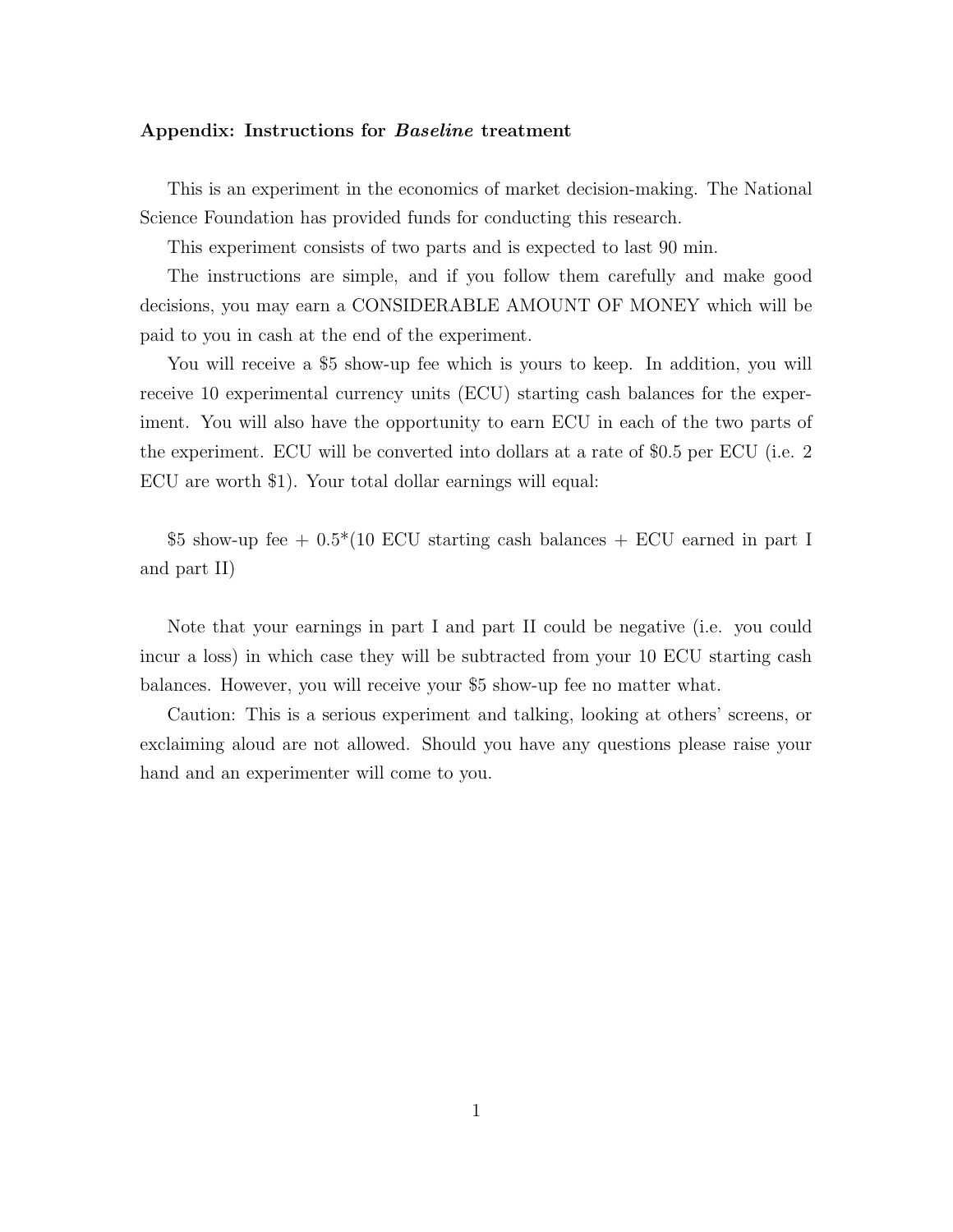### **Part I**

1. In part I of this experiment, we will create a series of auctions in which you will act as bidders for a fictitious item. In each auction, you will be paired randomly with another bidder. A single item will be auctioned off with the two of you as bidders. Your pairings will vary from auction to auction and will remain anonymous.

2. In each auction, you will receive a signal (call it X) and the bidder that you are paired with will also receive a signal (call it Y). X and Y are determined randomly and will lie between 0 and 10. Each whole number within this interval (i.e.  $0,1,2,0,10$ ) has an equal chance of being drawn. In addition, the value of X has no bearing on the value of Y: no matter what the value of X, each whole number between 0 and 10 is equally likely to be the value of Y. The value of the item that is auctioned (call it V) is determined as THE LARGER of the two signals, X and Y.

Prior to bidding in each auction, you will learn X (but not Y); the bidder you are paired with will learn Y (but not X).

Example 1: Suppose you learn that  $X=6$  and the bidder you are paired with learns that Y=4. Then the value of the item is  $V = 6$  ECU.

Example 2: Suppose you learn that  $X=1$  and the bidder you are paired with learns that  $Y=9$ . Then the value of the item is  $V=9$  ECU.

### 3. Market organization:

In each auction you will submit a bid for the item. The high bidder gets the item and makes a profit equal to the difference between the value of the item and the second highest bid. That is, for the high bidder:

 $PROFITS = V - (SECOND HIGHEST BID)$ 

If the difference is negative, it represents a loss.

If you do not make the high bid, you will earn zero profits. In this case, you neither gain nor lose money from bidding on the item.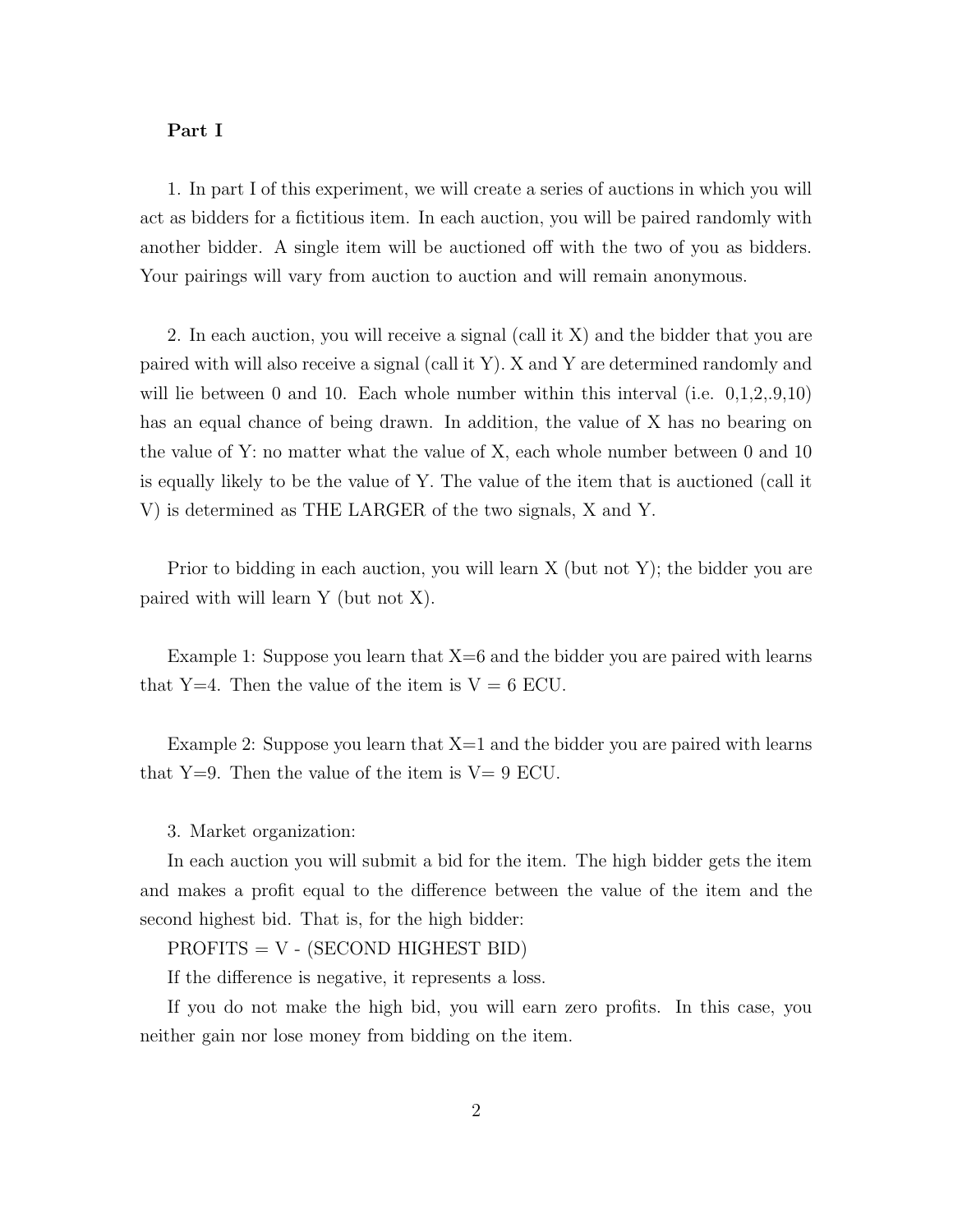4. Your earnings for part I of the experiment will equal the sum of the profits you made in each auction in part I. (Because your profits in any auction could be negative, your earnings for part I could also be negative.)

5. Even though the computer will keep track of your earnings in each auction, you will not be given any feedback about the outcome of the individual auctions during the experiment.

6. No one may bid less than 0.00 ECU for the item, and bids must be rounded to two digits after the decimal point. You will have 1 minute to place your bid in each auction.

In case of a tie for the high bid, the winner is chosen randomly (50-50 chance). The price the winner pays will be the second highest bid (which is the same as the high bid in case of a tie).

Let us summarize the main points:

1. High bidder gets the item and earns: V - SECOND HIGHEST BID.

2. The value of the item V equals THE LARGER of two signals, X and Y. You learn X; the bidder you are paired with learns Y. The signals are randomly and independently drawn from *{*0*,* 1*,* 2*,* 9*,* 10*}*.

3. Your earnings for part I equal the sum of the profits you made in each auction in part I. Any questions?

# **PRACTICE QUIZ**

Suppose that Chris and Pat are paired for a given auction. Suppose that Chris has signal  $X = 7$  and Pat has signal  $Y = 4$ . Suppose that Chris bids some number  $B_{Christ}$  and Pat bids some number  $B_{Pat}$ . In addition, suppose for now that Chris' bid is higher than Pat's bid (i.e.  $B_{Christ} > B_{Pat}$ ). Then:

- 1. The item is obtained by: a) Chris b) Pat
- 2. The value of the item is  $V =$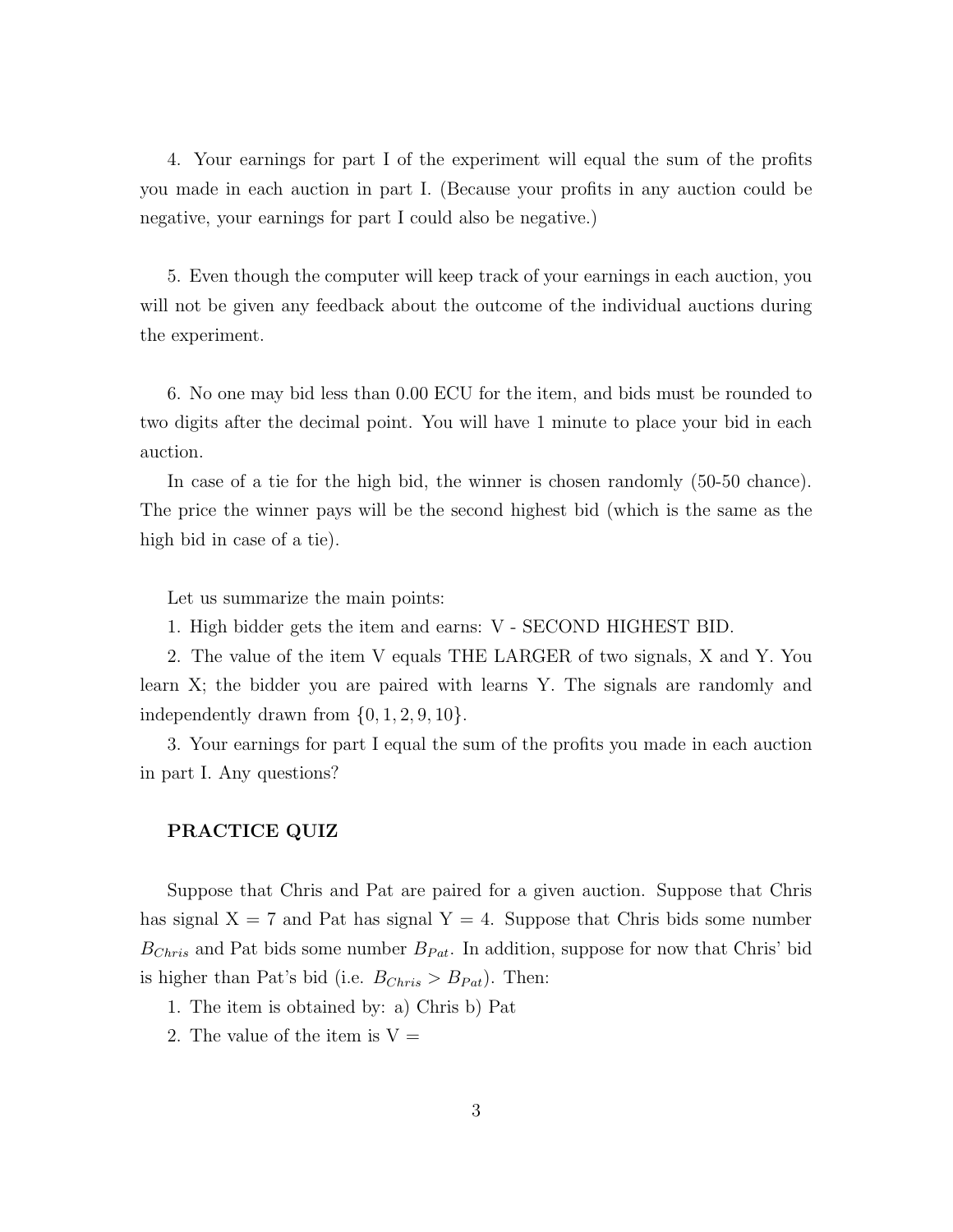- 3. The second highest bid is: a)  $B_{Christ}$  b)  $B_{Pat}$
- 4. Chris' Profits are: a) 7-*BChris* b) 4-*BChris* c) 7-*BP at* d) 4-*BP at* e) 0
- 5. Pat's Profits are: a) 7-*BChris* b) 4-*BChris* c) 7-*BP at* d) 4-*BP at* e) 0

Now suppose that Pat's bid is higher than Chris' bid (i.e.  $B_{Pat} > B_{Christ}$ ). Then:

- 6. The item is obtained by: a) Chris b) Pat
- 7. The value of the item is  $V =$
- 8. The second highest bid is: a)  $B_{Christ}$  b)  $B_{Pat}$
- 9. Chris' Profits are: a)  $7$ *-B<sub>Chris</sub>* b)  $4$ *-B<sub>Chris</sub>* c)  $7$ *-B<sub>Pat</sub>* d)  $4$ *-B<sub>Pat</sub>* e) 0
- 10. Pat's Profits are: a) 7-*BChris* b) 4-*BChris* c) 7-*BP at* d) 4-*BP at* e) 0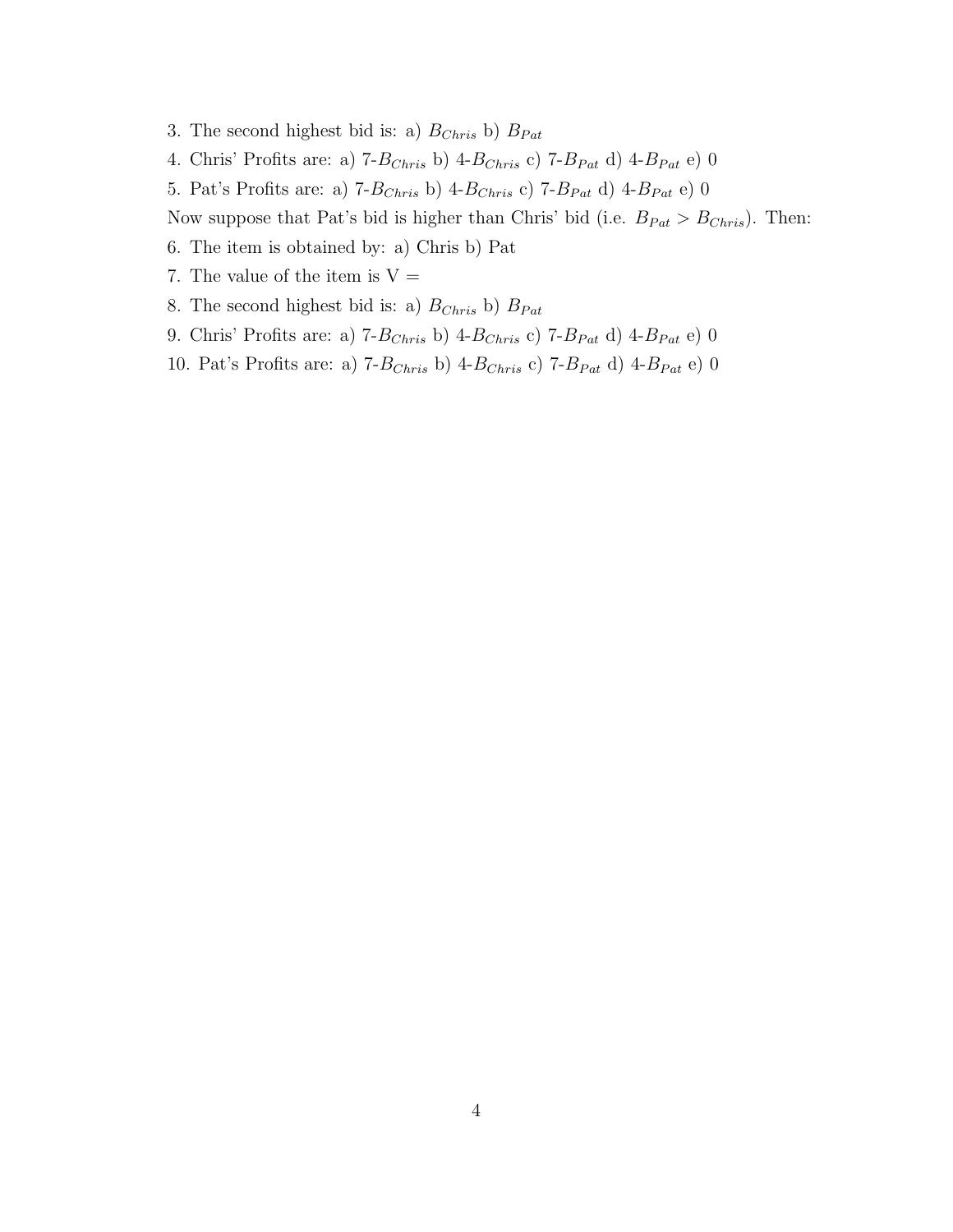# **PART II**

1. We will again create a series of auctions in which a fictitious item is sold. Just like in part I, the value of the item (V) in each auction is determined as THE LARGER of two signals, X and Y. X and Y are determined randomly and will lie between 0 and 10. Each whole number within this interval (i.e. 0,1,2,.9,10) has an equal chance of being drawn. In addition, the value of X has no bearing on the value of Y: no matter what the value of X, each whole number between 0 and 10 is equally likely to be the value of Y.

2. In this part of the experiment, instead of bidding for the item against another person, you will be bidding for the item against the computer. The computer will bid by mimicking your bidding behavior from part I of the experiment (as explained below).

Prior to bidding in each auction, you will observe one of the two signals (X). The computer 'observes' the other signal (Y). Then it checks how you bid in part I when you observed that same signal and it makes the same bid.

Example 3: Suppose that the computer observes  $Y=4$ . Then the computer checks your bid in part I when you observed signal equal to 4 and it makes the same bid.

3. Market organization:

In each auction, you and the computer will each submit a bid for the item. If you are the high bidder you get the item and make a profit equal to the difference between the value of the item and the second highest bid. That is, if you are the high bidder, you earn:

# $PROFITS = V - (SECOND HIGHEST BID)$

If the difference is negative, it represents a loss.

If you do not make the high bid, you will earn zero profits. In this case, you neither gain nor lose money from bidding on the item.